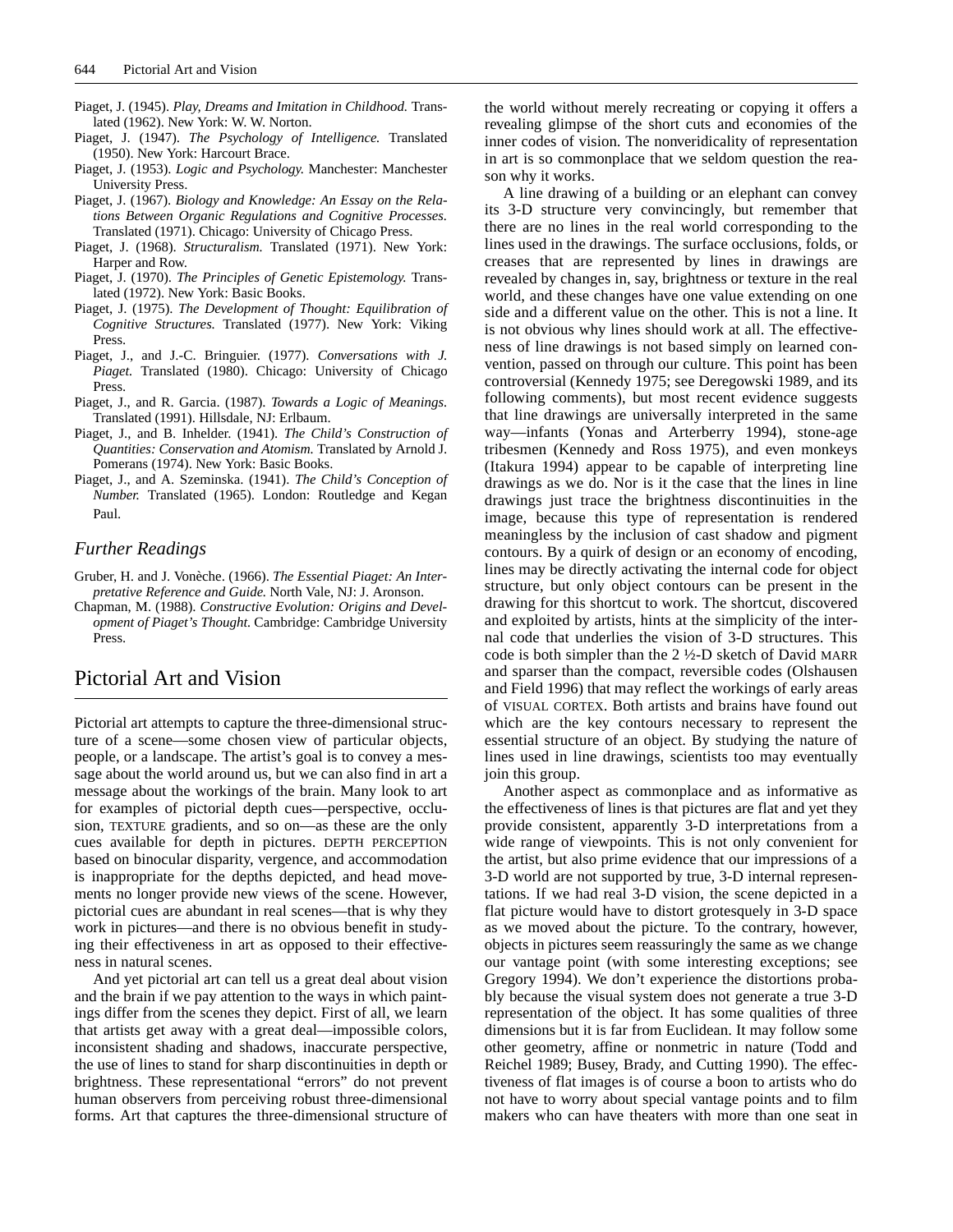

(a)



(c)

them. It is also of great importance for understanding the internal representations of objects and space.

Finally, consider the enormous range of discrepancies between light and shade in the world and their renditions



(b)

Figure 1. (a) An early example of outline drawing from France. (b) As you view this image from different angles, the changes in the distance from face to hand and in the shape of the head are subtle. A 3-D computer model of this scene would require large-scale relative motions and 3-D shape changes to maintain the 2-D view seen with changing viewpoints. (c) Impossible lighting, highlights, or shadows (note the overlapping cast shadows at the bottom) are difficult to spot in paintings, implying that human observers use a simplistic local model of light and shade.

in art. When light and shade were introduced into art about 2,200 years ago, it was through the use of local techniques such as lightening a surface fold to make it come forward (a Greek technique described by Pliny the